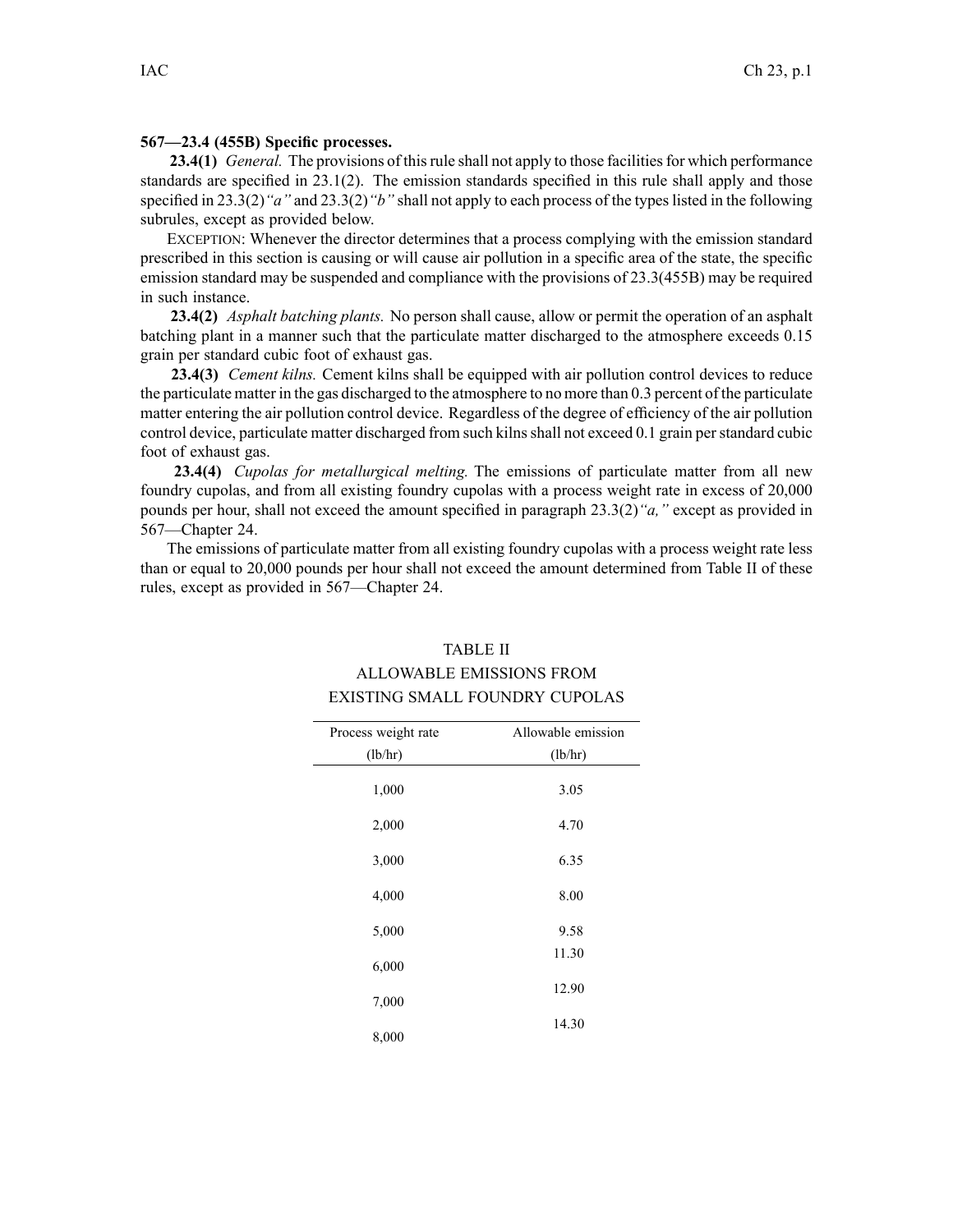| Process weight rate | Allowable emission |
|---------------------|--------------------|
| (lb/hr)             | (lb/hr)            |
| 9,000               | 15.50              |
| 10,000              | 16.65              |
| 12,000              | 18.70              |
| 16,000              | 21.60              |
| 18,000              | 23.40              |
| 20,000              | 25.10              |

**23.4(5)** *Electric furnaces for metallurgical melting.* The emissions of particulate matter to the atmosphere from electric furnaces used for metallurgical melting shall not exceed 0.1 grain per standard cubic foot of exhaust gas.

**23.4(6)** *Sand handling and surface finishing operations in metal processing.* This subrule shall apply to any new foundry or metal processing operation not properly termed <sup>a</sup> combustion, melting, baking or pouring operation. For purposes of this subrule, <sup>a</sup> new process is any process which has not started operation, or the construction of which has not been commenced, or the components of which have not been ordered or contracts for the construction of which have not been let on August 1, 1977. No person shall allow, cause or permit the operation of any equipment designed for sand shakeout, mulling, molding, cleaning, preparation, reclamation or rejuvenation or any equipment for abrasive cleaning, shot blasting, grinding, cutting, sawing or buffing in such <sup>a</sup> manner that particulate matter discharged from any stack exceeds 0.05 grains per dry standard cubic foot of exhaust gas, regardless of the types and number of operations that discharge from the stack.

**23.4(7)** *Grain handling and processing plants.* The owner or operator of equipment at <sup>a</sup> permanen<sup>t</sup> installation for the handling or processing of grain, grain products and grain by-products shall not cause, allow or permit the particulate matter discharged to the atmosphere to exceed 0.1 grain per dry standard cubic foot of exhaust gas, excep<sup>t</sup> as follows:

*a.* The particulate matter discharged to the atmosphere from <sup>a</sup> grain bin vent at <sup>a</sup> country grain elevator, as "country grain elevator" is defined in 567—subrule 22.10(1), shall not exceed 1.0 grain per dry standard cubic foot of exhaust gas.

*b.* The particulate matter discharged to the atmosphere from <sup>a</sup> grain bin vent that was constructed, modified or reconstructed before March 31, 2008, at <sup>a</sup> country grain terminal elevator, as "country grain terminal elevator" is defined in 567—subrule 22.10(1), or at <sup>a</sup> grain terminal elevator, as "grain terminal elevator" is defined in 567—subrule 22.10(1), shall not exceed 1.0 grain per dry standard cubic foot of exhaust gas.

*c.* The particulate matter discharged to the atmosphere from <sup>a</sup> grain bin vent that is constructed or reconstructed on or after March 31, 2008, at <sup>a</sup> country grain terminal elevator, as "country grain terminal elevator" is defined in  $567$ —subrule  $22.10(1)$ , or at a grain terminal elevator, as "grain terminal elevator" is defined in 567—subrule 22.10(1), shall not exceed 0.1 grain per dry standard cubic foot of exhaust gas.

**23.4(8)** *Lime kilns.* No person shall cause, allow or permit the operation of <sup>a</sup> kiln for the processing of limestone such that the particulate matter in the gas discharged to the atmosphere exceeds 0.1 grain per standard cubic foot of exhaust gas.

**23.4(9)** *Meat smokehouses.* No person shall cause, allow or permit the operation of <sup>a</sup> meat smokehouse or <sup>a</sup> group of meat smokehouses, which consume more than ten pounds of wood, sawdust or other material per hour such that the particulate matter discharged to the atmosphere exceeds 0.2 grain per standard cubic foot of exhaust gas.

**23.4(10)** *Phosphate processing plants.*

*a.* Phosphoric acid manufacture. No person shall allow, cause or permit the operation of equipment for the manufacture of phosphoric acid that was in existence on October 22, 1974, in <sup>a</sup>